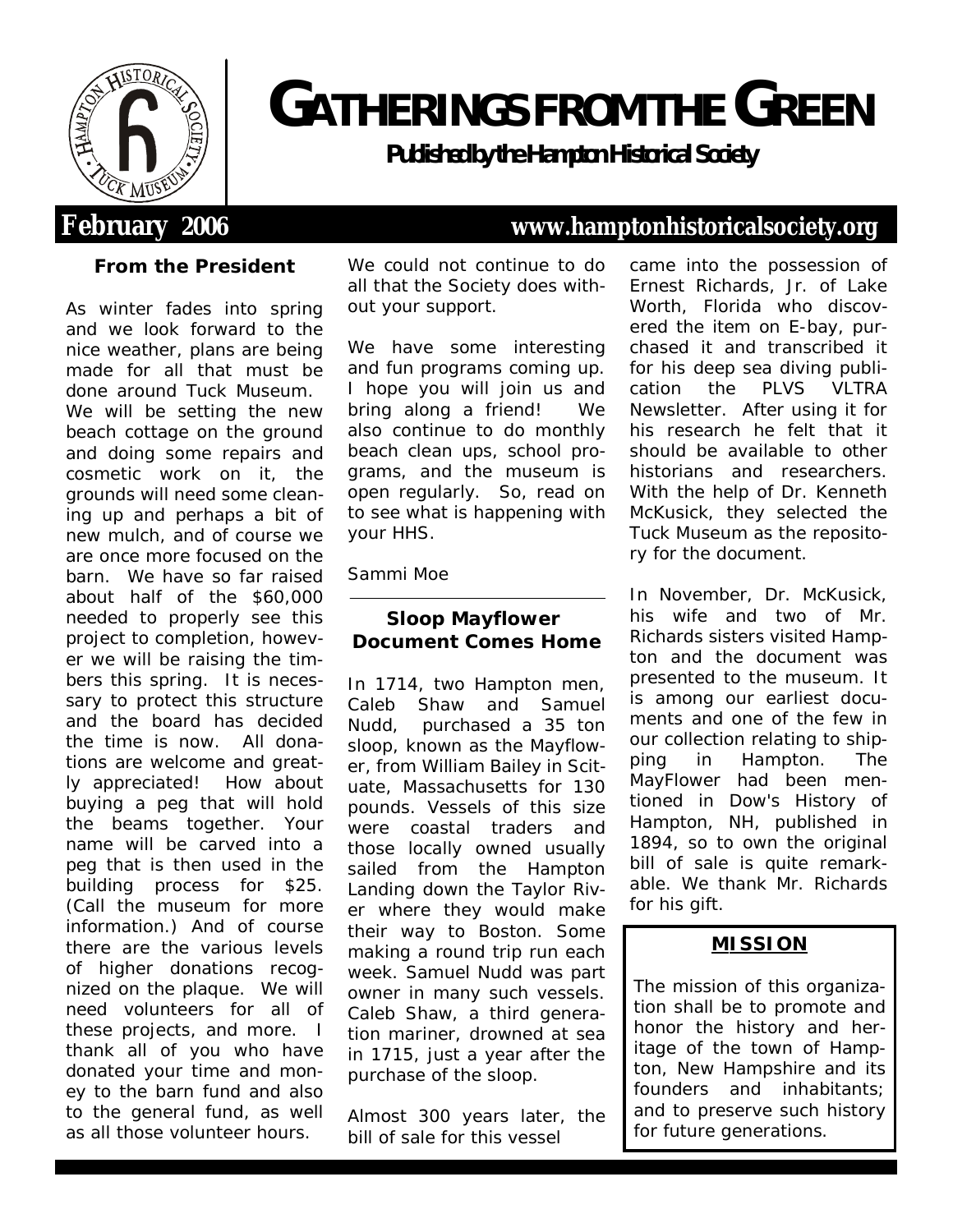## **Director's Report**

It's been a beautiful winter here - snowfall and temperatures have been manageable. Our brick sidewalk has been appreciated when shoveling has been necessary, and with the expanded walkway we can actually get to the outbuildings. The pace at the museum has slowed down a bit in anticipation of a busy spring with the barn raising and the repairs to the Sea Castle tourist cottage starting when the weather allows.

This has been a season of cleaning out files, drawers, closets, nooks and crannies trying to use our display and storage space as efficiently as possible and in the meantime finding forgotten treasures. Volunteers are performing an inventory, now that so much of the collection has been accessioned. We are testing to see if our system works and it does!

I have a winter project that may be of interest to some long time Hampton residents. A few months ago the library gave us boxes and boxes of photographs from the Hampton Union, and earlier in the year Harold Fernald dropped off a few hundred pictures from the 1950-60s. Many of us that work with the collection didn't live in Hampton then and do not recognize the people or subjects. I am designating Wednesday mornings starting February 22- March 29 as "Photo Mornings" to see if we can do some sorting and identification. If you know of someone that would be interested in helping please ask them to call me at 926-2543. The project would go between 9:30 and noon. It would be a very low key project-drop in any Wednesday that you are

available. I'll have the coffee ready.

Betty Moore

### **Old Courthouse Threatened**

The Hampton District Court has moved out of its building on Winnacunnet Road, raising a question about the fate of the old courthouse, which was originally the Grammar School for the town of Hampton.

The Old Grammar School was one of two large wooden schoolhouses built in 1873. These two institutions provided both primary and secondary schooling for Hampton's children until 1922 when a larger, central school replaced both the earlier buildings. In order to make room for the new Centre School, the Old Grammar School was moved a few hundred yards down the road to a new site next to the Town Hall. It then became the home of the Hampton Municipal Court. (The other schoolhouse was rented by the town for some years and was torn down in 1940.) When the court moved to the Town Hall in 1933, the building was altered to serve as a fire station and a meeting place for American Legion Post #35, the Boy Scouts, the Red Cross, and other community organizations. Although the Fire Department maintained a station in the building until 1978, the use of the upper floor changed over the years. After the American Legion moved out in 1948, the building once again housed a school: the first public kindergarten in the region. The court once again occupied the upper floor after the kindergarten

moved to Centre School in 1952 and remained in the building until November 2005. The structure is currently empty.

The Heritage Commission won a grant from the New Hampshire Preservation Alliance to have a preservation professional assess the building and make suggestions for its adaptation for municipal purposes. Early in January, John Merkle, an architect who is well known for his renovation of the Wentworth-bythe-Sea in New Castle, inspected the courthouse and reported that the "building's historic fabric is significantly intact and …is structurally sound.... This building needs to be saved." The exterior retains much of its original architectural details, but the interior has been altered several times over the years, leaving little original woodwork. Because of the absence of the original architecture, the interior could be renovated to serve as administrative offices or community meeting spaces, while preserving the original details on the exterior. Keeping this significant building for community use will do much to save Hampton's historic heritage, and on February 2 the trustees

of the historical society voted to support its preservation.

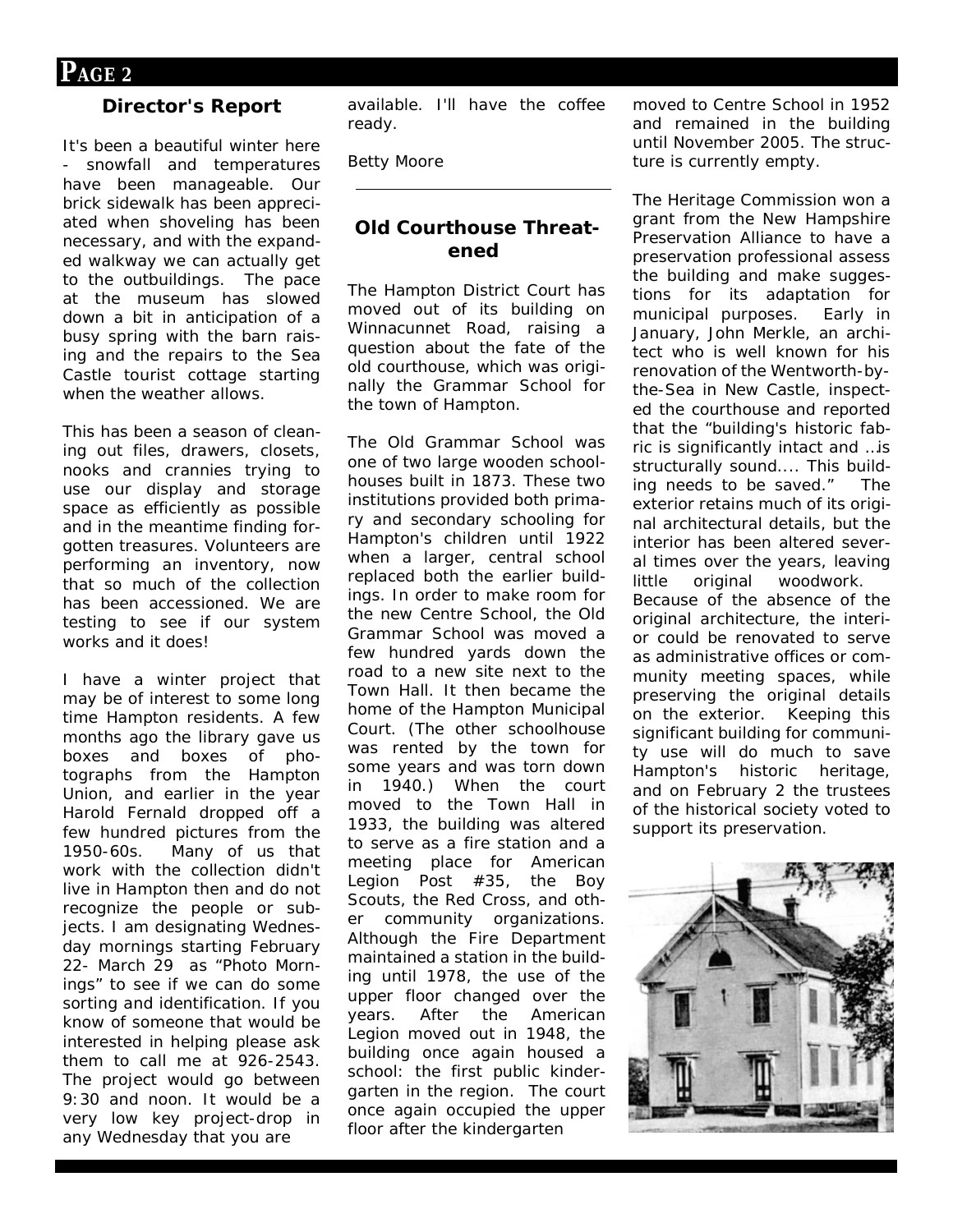#### **Annual Operating Fund Donations**

We greatly appreciate the donations received from the following members this year.

234 Lafayette Road Realty LLC Percy P. Annis, Jr. Clara Arnold Mr. & Mrs. Douglas S. Aykroyd Mrs. Margaret T. Barry Tom & Ginny Bridge Mr. & Mrs. Edward Caylor J. Kenneth Cozier Jr. Louis & Mary Dambrosio Mrs. Margaret D. Dennett Holly M. Dianich Mr. & Mrs. William K. Dustin Glyn P. Eastman Mr. & Mrs. Stephen Falzone Lloyd T. Graves Peter Janetos Mr. & Mrs. Bill Keating Scott & Christine Kingsley Mary Alyce Knightly Anne C. Kutlowski Diane Lupo Mackensen & Company Inc. John K. Martin Mr. & Mrs. Edward T. McDermott Mr. & Mrs. James E. Metcalf Mr. & Mrs. Richard P. Millette Mr. & Mrs. Byron Moe Mr. & Mrs. Ben Moore Mr. Ralph A. Moulton, Jr. Terrance Mulryan Mr. & Mrs. Stacy R. Noyes Lawrence & Barbara O'Brien Mr. & Mrs. Joseph F.O'Shaughnessy Karle S. Packard Allen G. Palmer Mrs. Beverly S. Powell-Woodward Jean Power Mrs. Dorothy M. Rogers Mr. & Mrs. Jeremy J. Sawyer Nancy Shinners Lucinda T. Spaney Mr. & Mrs. Roger R. Sylvester Mr. & Mrs. John H. Taylor Arnet & Anne Taylor Mrs. Katherine Tinios

Patricia & Donald P. Trefethen Mr. & Mrs. Robert D. Wallace Mr. William L. Wrenn

#### **Donations to the Barn Fund**

We continue to be encouraged by donations from the membership and friends of the Society towards the raising of the barn. Almost \$5,000 has been received so far in this fiscal year. The names who have recently contributed are listed below. All donations over \$100 will be recorded on a permanent plaque in the barn. In the next several months we will post the listing for the plaque on the HHS website.

Clara Arnold Mr. Robert W. Blake Alfred H. Carlson Mr. Hugh J. Cassidy Mr. & Mrs. Edward Caylor Mr. & Mrs. Tom Clarie Mrs. Nancy Coes Mr. & Mrs. David DeGagne Mrs. Margaret D. Dennett Richard S. Dennison Mr. & Mrs. William K. Dustin Glyn P. Eastman Eric & Alicia Fachon Roy & Carolyn Fluke Mr. & Mrs. Richard Goodman David W. Hamilton Mr. & Mrs. Royal E. Haynes Mr. Richard Hureau Betty Jubb Kimball Auto Body Anne C. Kutlowski Mr. & Mrs. Philip LaRosa Betty Anne Lavallee Mr. Keith Leavitt Ken Lobdell Diane Lupo Mackensen & Company Inc. Mr. Bud Manley Vivianne Marcotte Mr. & Mrs. Ronald Marshall Ms. Joey Marston John K. Martin Patricia McKenzie

Mrs. Ann T. Melkonian Mr. Russell A. Merrill Russell A., Dean B. & Geoffrey R. Merrill Mr. & Mrs. James E. Metcalf Mr. & Mrs. Richard P. Millette Mr. & Mrs. Byron Moe Mr. Ralph A. Moulton, Jr. Miss Helen J. Moynihan Ms. Beverly P. Mutrie Mr. & Mrs. Charles J. Navin Mr. & Mrs. Stacy R. Noyes Lawrence & Barbara O'Brien Ocean National Mr. & Mrs. Jeffrey B. Palmer Mr. Donald R. Palmer Mr. Allen G. Palmer Roger Quandt & Family Mrs. Linda Quinn Catherine M. Redden Chet & Diane Riley Sam & Shiela Robbins Geraldine Ross Ms. Helen Smith Mr. Richard A. Stebbins Mr. & Mrs. Roger R. Sylvester Mrs. Katherine Tinios John & Jennifer Troiano Art & Mickey Wardle Rodney & Susan Watterson Robert 'Bobby' Webber Edith Webber Mr. William L. Wrenn

#### **New Members**

We have welcomed the following new members to the Society since October 2005.

234 Lafayette Road Realty LLC Ronald Bourgeault Phil Bourgeault Jack & Gloria Dion Stanley A. Hamel Betty Jubb Kimball Auto Body Scott & Christine Kingsley Mr. Bud Manley B J "Doc" Noel Allen G. Palmer Liz Premo Seabrook Station Arnet & Anne Taylor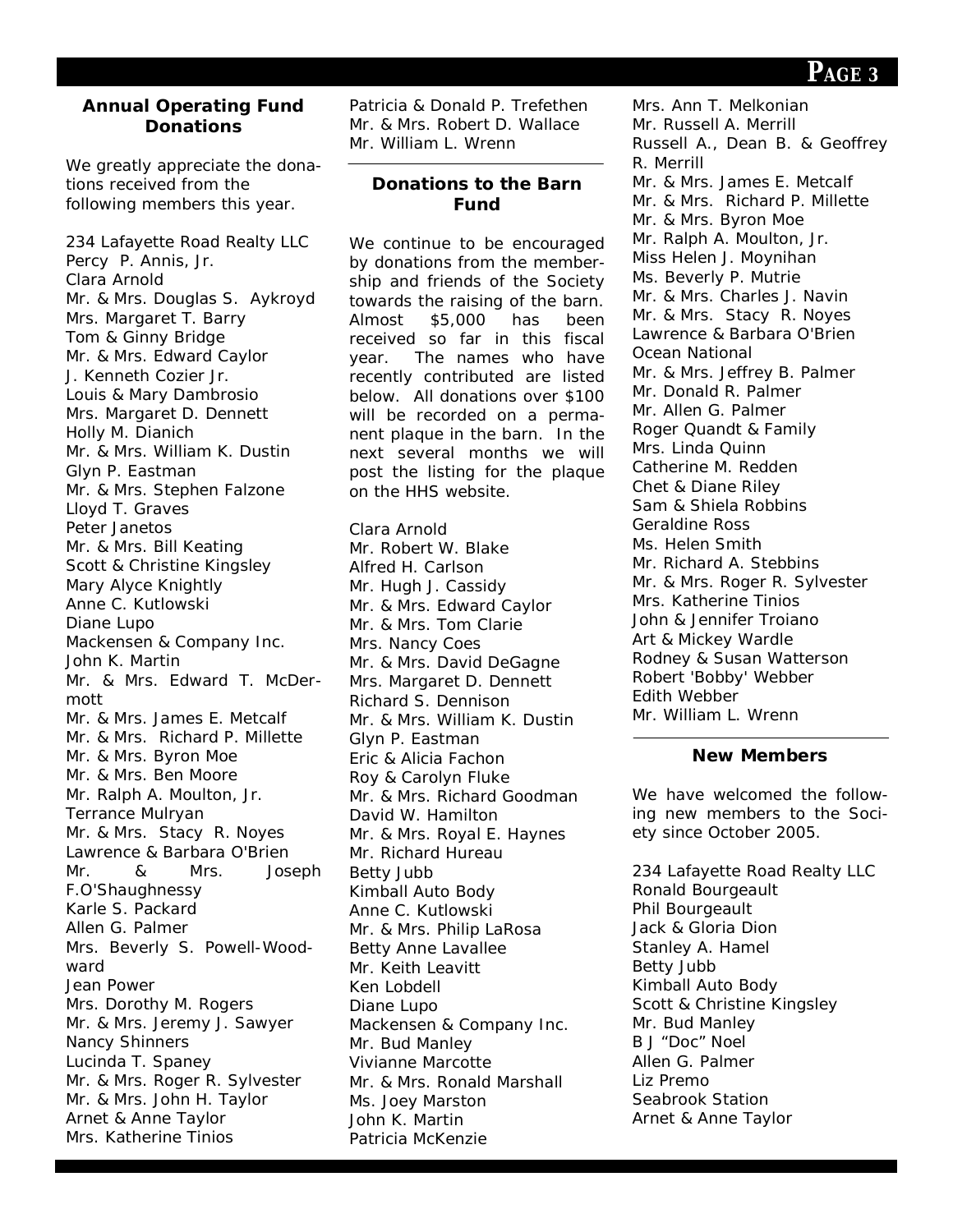## **PAGE <sup>4</sup>**

## **Gifts to the Tuck Museum – 2005**

- From Ann Morton- Books on Exeter, NH and "The Old Maps of Rockingham County 1892"
- Cookbook " Family Favorites"-Hampton Manufactured Housing Association Ray Sheehan
- Senior Class notes 1931 & Senior Class play program 1936, photographs by Ralph Sanborn of Hampton Depot and Batchelder homestead (Exeter Rd) – Hampton Falls Historical Society
- Framed photos of Hampton Center and J.A. Lane Store- Attn. H. Alfred Casassa
- Hampton Garden Club scrapbooks and records 1924-2005, membership booklets, scrapbook of Ruth Stimson (compiled by John Holman)- Hampton Garden Club
- Collection of womens' clothing-high top shoes, stockings, jacket, capelet and camiknickers from Beverly Hollingworth
- From the Rye Historical Society- three postcards of Hampton Beach
- Harold Fernald gave photographs and negatives from the Hampton Publishing Co. 1957-65
- Postcards of the Smith and Gilmore Pier were donated by Shirley Foote
- Yellow milkglass pitcher of Hampton Beach, booklet "On this Coast", and 1969 "Sachem" were donated by Priscilla Triggs Weeks
- Elinor Yeaton gave a postcard of "Maplehurst" formerly on Exeter Rd.
- Postcard of the Mile Long Bridge, Peabody family coat of arms New Boston Historical Society
- Book "Black Portsmouth:Three Centuries of African American Heritage" gift of Elizabeth Aykroyd
- Brenda Manix gave a military uniform and accessories of Clarence Garvin
- Fire alarm box location chart for the town of Hampton was donated by Roseanna Wright
- Marilyn Campbell gave a model of the Odd Fellows Hall made by Bernard Campbell
- Gerald Miller presented a framed reproduction of 1806 map engraved by Aiken, booklet " A View of Hampton, NH" and booklet "Plan of Hampton 1806"
- Photograph reproductions of 1917 Carnival Week and cottages behind the Ashworth Hotel, postcards of the Lane Library and Casino and bandstand – Bud Palmer
- Museum purchase- folk art 1938 Tercentenary figure; books; "Preserving Textiles" and "Dating Fabrics: A Color Guide 1800-1960"
- Book "Postcard History Series: Hampton and Hampton Beach" Elizabeth Aykroyd and Betty Moore
- Sally May gave a postcard "Ocean by Night"
- Background information on the James House and other historical articles Norma Adams
- Ann Carnaby donated the book "Consideration for the Care of Textiles and Costumes"
- "Atlantic News 2004" CD was donated by Connley Communications, LLC
- Hampton Academy Trustee minutes, proceedings, general ledger and financial records given by the Trustees of Hampton Academy
- Lane Memorial Library donated Chamber of Commerce photographs and scrapbooks c.1970s, collection of Hampton photos from Hampton Union, card catalogs, old newspapers (Hampton Union and Rockingham County Gazette)
- Unknown donor panoramic photograph cast of the "Drama of Winnacunnet" 1938
- John Holman gave the following: milk bottle caps from Hampton and Hampton Falls; EH&A St.Ry. Program 1903; booklet "Pleasure Spots for the Summer Vacationists"; menu from the Graves and Ramsdell system; menu from Christine's Restaurant at the Nudd Homestead; and a reproduction photograph of Palmer's Restaurant-North Beach
- Photographs late 1800s of Hampton Beach, Casino, Leavitt Hotel and local funeral- Seabrook Historical Society
- Framed Charter of the Hampton Lions Club 1947- Hampton Lions Club
- First Congregation Church gave a copy of the "New Testament Army Bible" (1941 WWII edition)
- "Two Wooden Nickels" certificate 1938 Robert Eroba
- "Wooden Nickel" certificate gift of Bill and Mary Hildreth
- Photograph of Towle homestead was given by Phillip Towle
- Lynn Goodman gave the series "Biographies and Legends of the New England Indians"
- Telephone pole location maps of Hampton given by Chet Riley
- wooden egg case of Geo. H. Elkins from Percy Annis
- Wagon Jack Lois DesRochers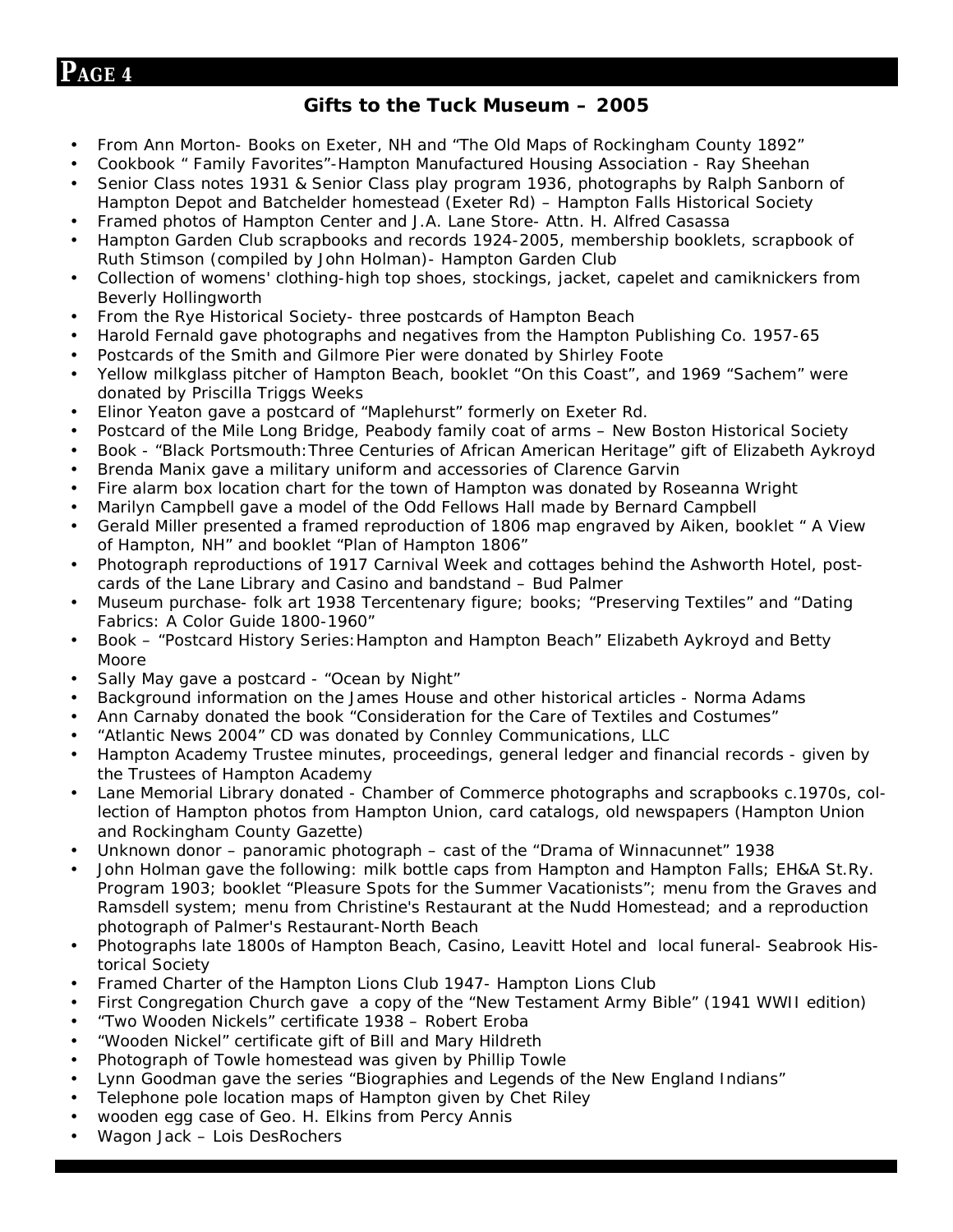**PAGE <sup>5</sup>**

- Photographs of Seabrook Station & old newspapers, WWII ration books and holder, Red Cross postcard and WWII censored letter – Larry O'Brien
- Ernest J. Richards, Jr. and the McKusick Family Association 1714 bill of sale for the sloop "Mayflower"
- Wally's Pub key chain, five postcards from Hampton Beach Doug Aykroyd

**Programs 2006:**

**March 10**: Our first program this year will be a Pot Luck supper and program at the First Congregational Church, 127 Winnacunnet Rd. Elizabeth Colburn, from Historic & Distinctive Properties in Portsmouth, will present a program on "Discovering the History of Your Older House". The approach is from the architectural and documentary roadmap basis. Bring a dish to share, drinks will be provided. Dinner will be at 6:00p.m. / the program to follow. Hope to see you there!

**April 19**: The Society will host the program "On the Abenaki Trail " 7 PM at the Lane Memorial Library. The program will be presented through the education department of the Museum of NH History. Using artifacts and maps we will explore the shelter, hunting methods and family life of the New Hampshire Woodland Indians This program is suitable for adults and students. The meeting will be held in the Lane Room. Refreshments will be served.

**May 20**: (Tentative) "Almost a Barn" Dance-A-Thon and Supper. This program is still in the planning stages. An intergenerational fundraiser with dinner and dancing. More information will be available soon.

**June, July, August**: We have left these months open for barn building and any other possibilities that come along this summer.

**September**: 5th Annual Pig Roast – more information will be in the next newsletter.

**October 14**: Annual meeting – Dinner at the Masonic Lodge with author and humorist Rebecca Rule.

#### **November**: TBA

For more information on any of our programs please call the Tuck Museum, 929-0781.

## **Beach Cleanups**

We continue to do monthly cleanups of our area of the beach, in spite of the weather. We were lucky to have a beautiful January day, and soon the weather will be just right for a nice walk along the beach. It usually takes about an hour or less to do the section we "adopted", which is from Ross Ave. to Boar's Head. All supplies are provided to us and we report back to the Blue Ocean Society. Last year, just from June through October, we removed about 350 pounds of trash from our area. We are doing our part to preserve a small area of the beach while giving important information to Blue Ocean, which uses it for their marine debris survey. If you would like to join us or want more information please contact Sammi at 929-0881.

## **Education Committee**

Did you know that HHS provides an educational experience to almost a thousand school children each year? The children start coming to see us in first grade and continue through junior high school on a regular basis. We are available to students of all ages, home schools and scouts, students from the alternative high school, history and genealogy researchers, and more. You can see that we have quite a diverse educational responsibility. We are the main source of information for the third grade Hampton history lessons. We need more volunteers for our education outreach, which means we need you! We will be hosting the 8th grade class on March 10, and later this spring the 3rd grades will be visiting us. If you think that you would like to help with this, but you don't feel qualified, call me. I promise you will learn what you need to know, and we will have a good time with the kids. Sammi Moe, 929-0881